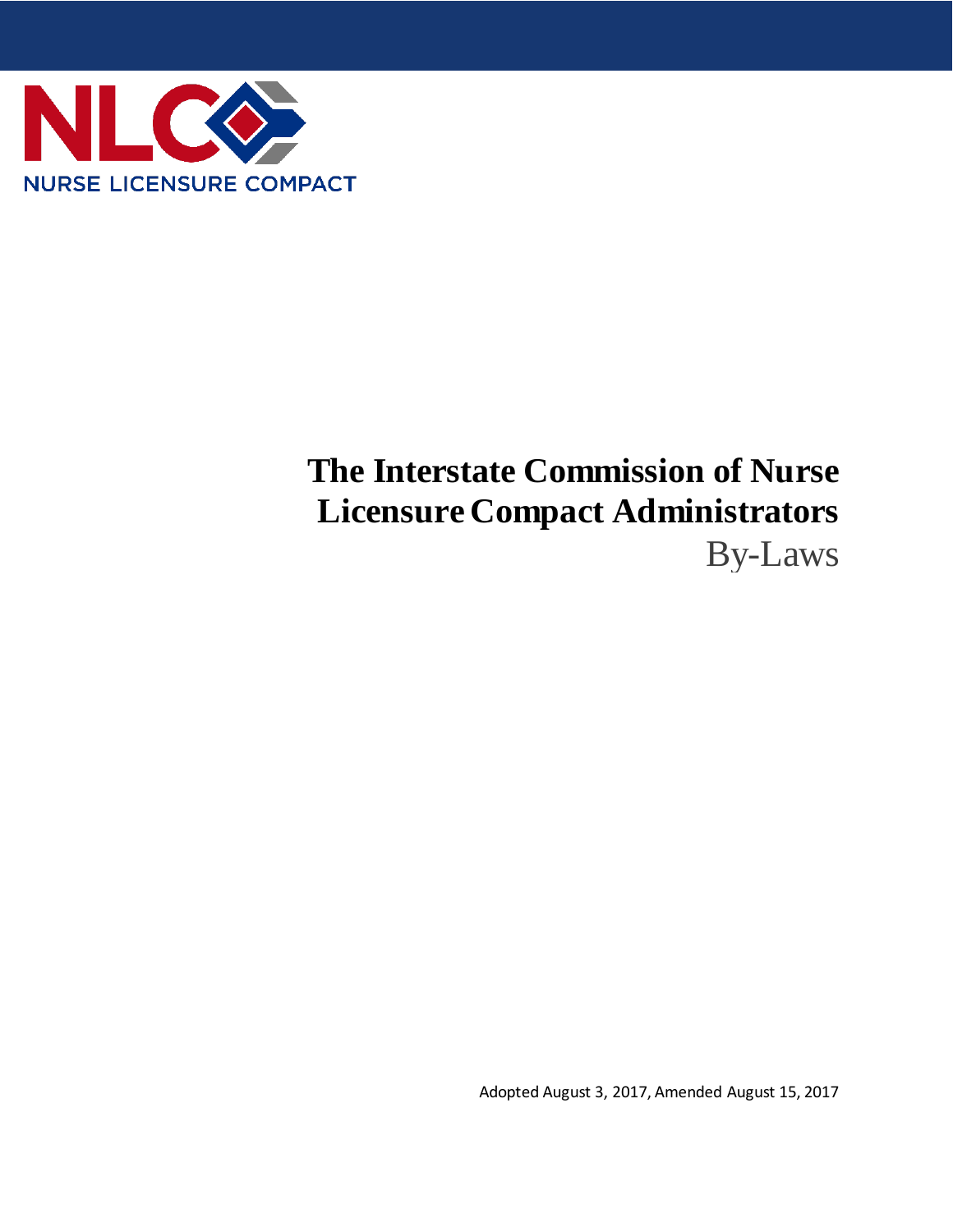# INDEX

The Interstate Commission of Nurse Licensure Compact Administrators Bylaws (Final Adopted August 3, 2017)

#### **Article I - Commission Purpose, Function and Bylaws**

Section 1. Purpose. Section 2. Functions. Section 3. Bylaws. Article II Membership

# **Article III - Executive Committee**

Section 1. Section 2: Election and Succession. Section 3. Duties. Section 4. Removal of Executive Committee Members. Section 5. Vacancies

# **Article IV - Commission Personnel**

Section 1. Duties of the Director.

# **Article V - Meetings of the**

**Commission**

Section 1. Meetings and Notice. Section 2. Quorum.

Section 3. Voting. Section 4. Procedure. Section 5. Public Participation in Meetings.

Article VI - Committees Section 1. Committees.

# **Article VII - Finance**

Section 1. Fiscal Year. Section 2. Budget. Section 3. Accounting and Audit. Section 4. Costs and Expense Reimbursement.

# **Article VIII - Adoption and Amendment of Bylaws**

**Article IX - Dissolution of the Commission**

**Article X - Affiliation with National Council State Boards of Nursing**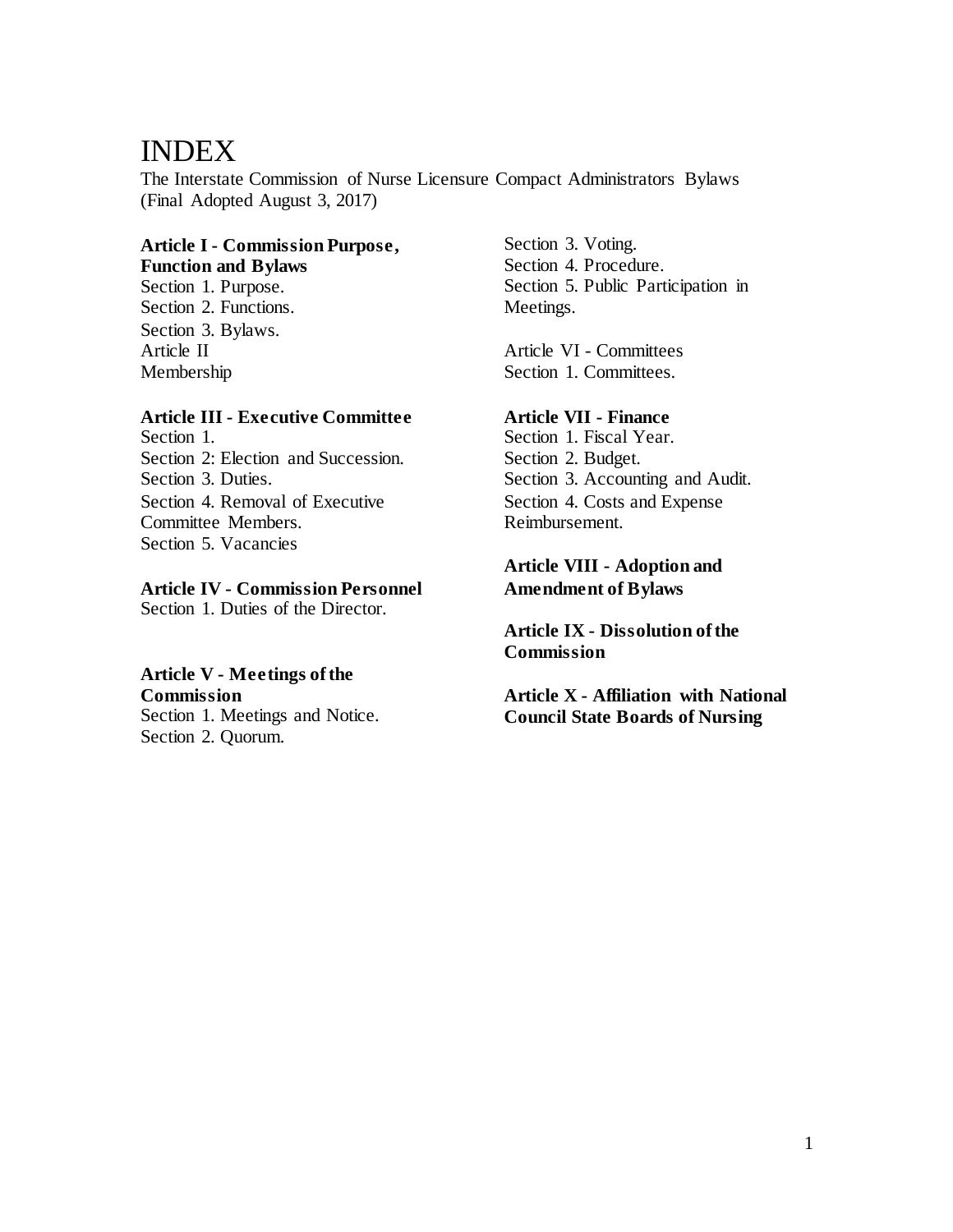#### **Article I Commission Purpose, Function and Bylaws**

#### *Section 1. Purpose.*

Pursuant to the terms of the Nurse Licensure Compact, (the "Compact"), the Interstate Commission of Nurse Licensure Compact Administrators (the "Commission") is established as a quasi-governmental and joint public entity of the Party States to fulfill the Compact objectives through a means of joint cooperative action among the Party States. This is accomplished by developing a comprehensive process that facilitates the exchange of information in the areas of licensure and investigative authority of state boards of nursing and providing for mutual recognition of nursing licenses by all Party States, thereby enhancing the portability and mobility of a nursing license and promoting public protection.

#### *Section 2. Functions.*

In pursuit of the fundamental objectives set forth in the Compact, the Commission shall, as necessary or required, exercise all of the powers and fulfill all of the duties delegated to it by the Party States. The Commission's activities shall include, but are not limited to, the following: the promulgation of rules; enforcement of Commission Rules and Bylaws; provision of dispute resolution; coordination of training and education; and the collection and dissemination of information concerning the activities of the Compact, as provided by the Compact, or as determined by the Commission to be warranted by, and consistent with, the objectives and provisions of the Compact. The provisions of the Compact shall be reasonably and liberally construed to accomplish the purposes and policies of the Compact.

#### *Section 3. Bylaws.*

As required by the Compact, these Bylaws shall govern the management and operations of the Commission. As adopted and subsequently amended, these Bylaws shall remain at all times subject to, and limited by, the terms of the Compact.

#### **Article II Membership**

The Commission membership shall be comprised as provided by the Compact. Each Party State shall have and be limited to one voting Compact Administrator. The Compact Administrator shall be the Commissioner of the Party State. Each Party State shall forward the name of its Commissioner to the Chair of the Commission or designee. A Commissioner may designate a person to serve in place of the Commissioner as the Commissioner's designee with respect to Commission business, including attending Commission meetings and voting. A Commissioner must notify the Chair of the Commission or designee of the scope and duration of the designation, prior to the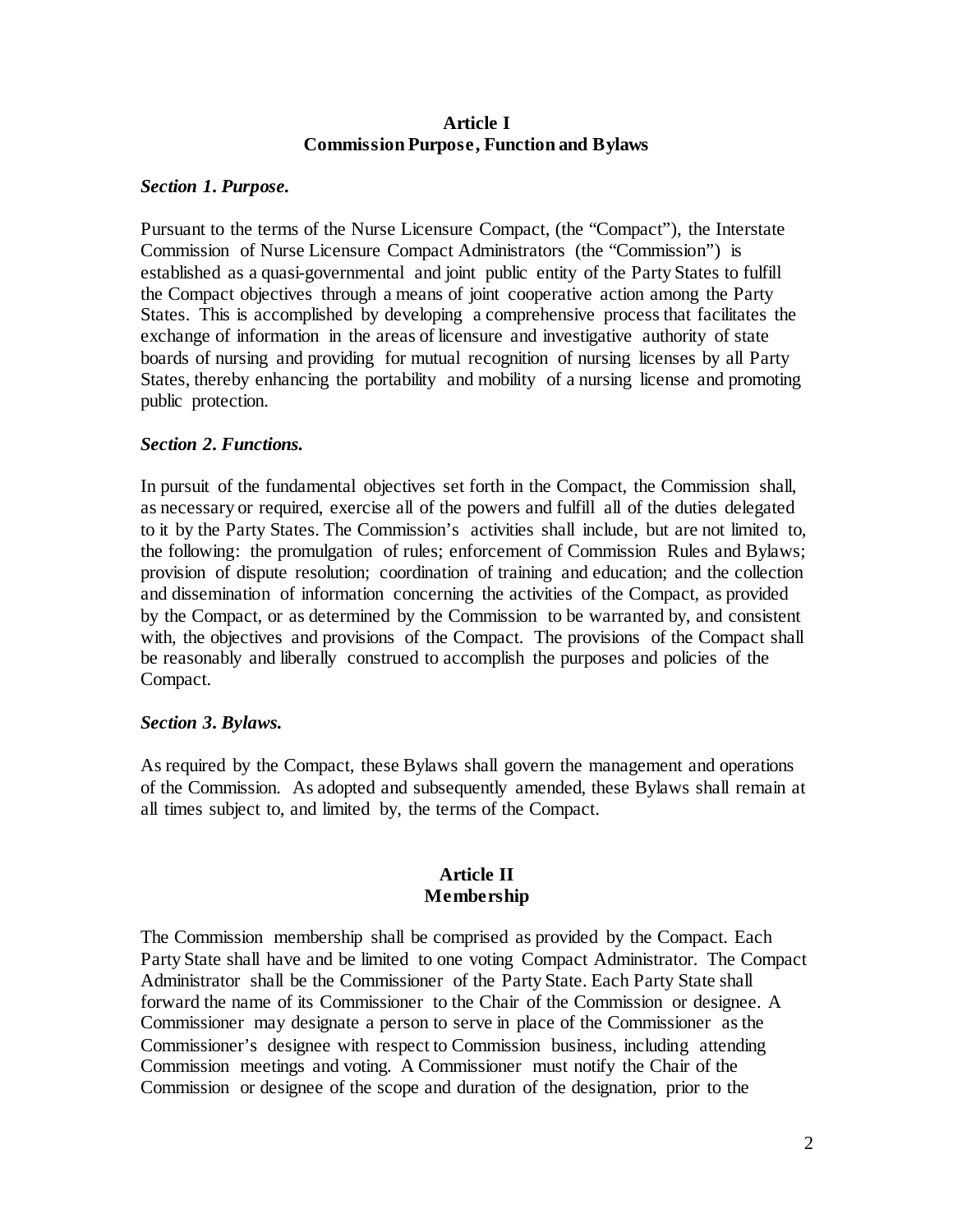meeting. The Chair of the Commission shall promptly advise the Party State of the need to appoint a new Commissioner whenever a vacancy occurs.

# **Article III Executive Committee**

#### *Section 1.*

The Commission shall establish an Executive Committee, which shall be empowered to act on behalf of the Commission between Commission meetings, except for rulemaking or amendment of the Compact. The Commission shall determine the procedures, duties and budget of the Executive Committee. The power of the Executive Committee to act on behalf of the Commission shall at all times be subject to any limitations imposed by the Bylaws, Compact or the Commission.

The Executive Committee shall consist of the Chair, Vice Chair, and Treasurer of the Commission and three additional members of the Commission.

#### *Section 2: Election and Succession.*

Following formation of the Commission, nominations for candidates for the initial Executive Committee shall be submitted to the Director of the Compact by Party States, which are eligible to vote. The initial and subsequent Executive Committees shall be elected by the Commission by mail or electronic ballot. For all subsequent elections, an Elections Committee shall send a call for nominations at least 50 days prior to the election, shall announce a slate of candidates to the Commission at least 30 days prior to the election, shall announce voting by mail or electronic ballot at least 10 days prior to the election and shall verify and report the results of the election to the Commission on October 1.

Any election resulting in a tie vote will be decided by lot. No Commissioner shall be nominated or eligible to serve on the Executive Committee if from a Party State in default of its obligations under the Compact.

After the election of the initial Executive Committee, members of the Executive Committee shall serve a term of two years or until a successor is elected. No person shall serve more than two full consecutive terms in the same office. Any candidate for the Executive Committee shall be a Commissioner who has, except for the initial election, previously participated in the meetings of the Commission.

The election of the Executive Committee shall be as follows:

1. Chair: After the election of the initial chair, the subsequent chair shall be elected in odd years;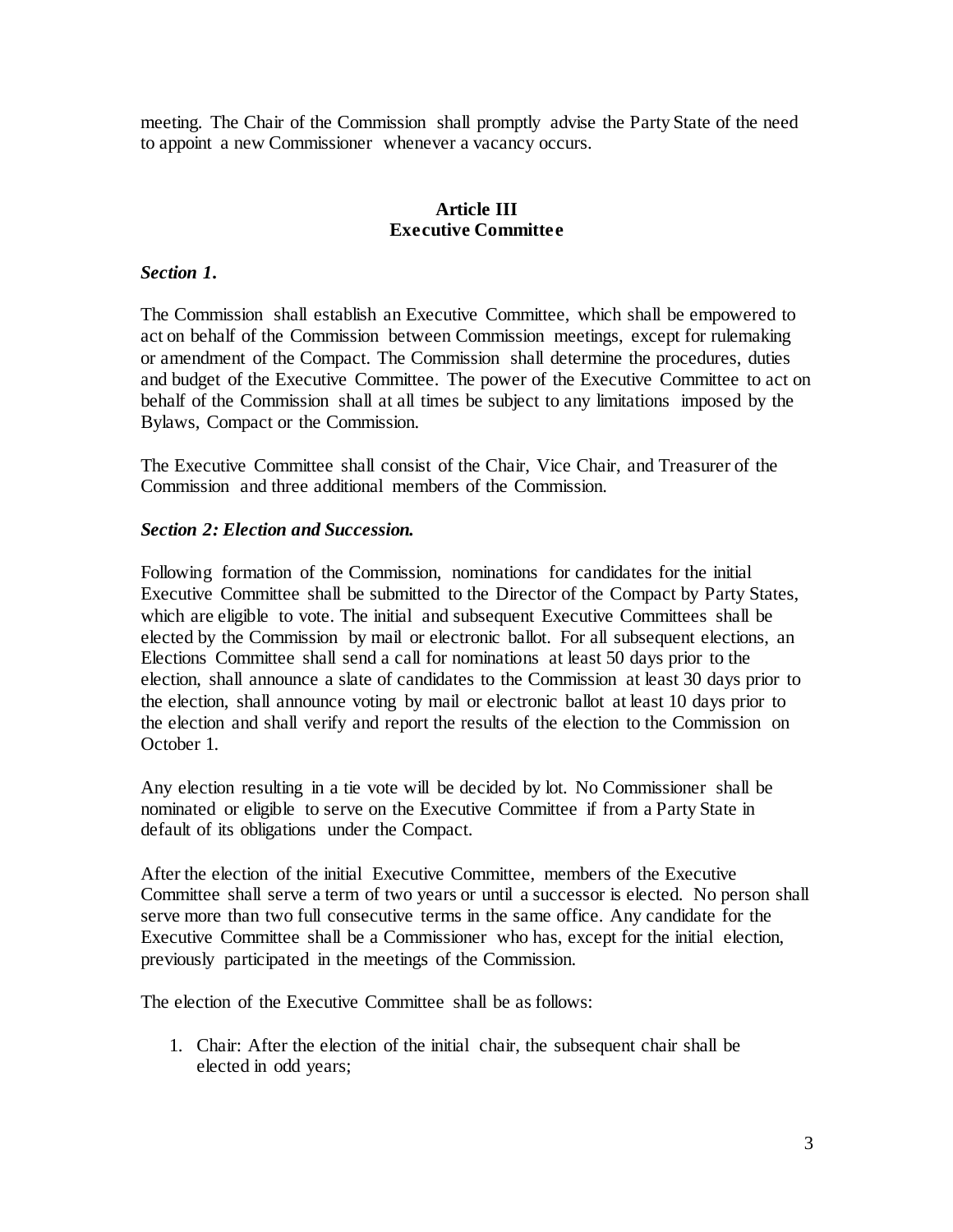- 2. Vice Chair: After the election of the initial vice chair, subsequent vice chair shall be elected in even years;
- 3. Treasurer: After the election of the initial treasurer, subsequent treasurers shall be elected in even years;
- 4. Members-at-Large (3 positions): After the election of the initial members-atlarge, subsequent members-at-large shall be one member elected in even years; two members elected in odd years.

# *Section 3. Duties.*

The Commission's officers shall perform all duties of their respective offices as the compact and these Bylaws provide. Their duties shall include, but are not limited to the following:

- 1. Chair: The Chair shall call and preside at Commission and Executive Committee meetings; prepare agendas for the meetings; act on Commission's behalf between Commission meetings.
- 2. Vice Chair: The Vice Chair shall perform the Chair duties in their absence or at the Chair's direction. In the event of a vacancy in the Chair's office, the Vice Chair shall serve until the Commission elects a new Chair.
- 3. Treasurer: The Treasurer, with the assistance of the Director of the Compact, shall monitor the Commission's fiscal policies and procedures. If the Commission does not have a Director of the Compact, the Treasurer will also serve as secretary and perform the duties of secretary described in Article IV Section 1(1).

The Executive Committee shall:

- 1. Administer the affairs of the Commission in a manner consistent with the Bylaws and purpose of the Commission;
- 2. Propose budgets, provide fiscal oversight and provide for an annual fiscal review;
- 3. Propose policies and procedures for consideration by the Commission;
- 4. Contract for services and monitor contract compliance;
- 5. Monitor and enforce member compliance with the Compact;
- 6. Propose standing and ad hoc committees.
- 7. Approve and maintain its minutes;
- 8. Perform such other functions as are necessary or appropriate to carry out the purpose of the Commission.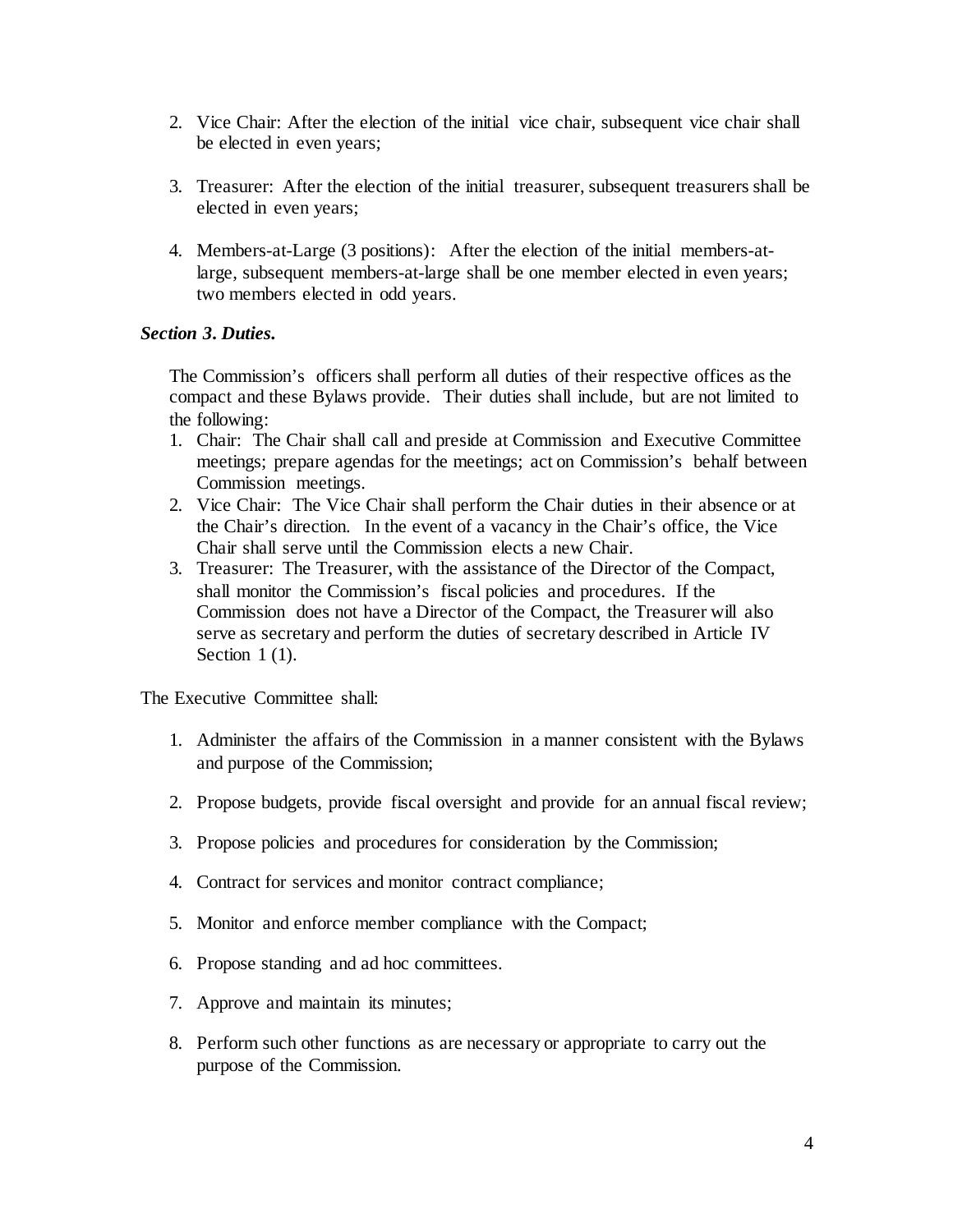#### *Section 4. Removal of Executive Committee Members.*

Any Executive Committee member may be removed from office for good cause by a two-third (2/3rd) majority vote of the Commission.

#### *Section 5. Vacancies*

Upon the resignation, removal, or death of a member of the Executive Committee, such vacancy shall be announced to the Commission by the Chair or designee.

An Elections Committee shall send a call for nominations 30 days prior to the election, shall announce a slate of candidates to the Commission 20 days prior to the election, shall announce voting by mail or electronic ballot 10 days prior to the election and shall verify and report the results of the election to the Commission.

Any election resulting in a tie vote will be decided by lot. No Commissioner shall be nominated or eligible to serve on the Executive Committee if from a Party State in default of its obligations under the Compact.

#### **Article IV Commission Personnel**

#### *Section 1. Duties of the Director.*

The Commission, through its Executive Committee, may contract for a Director of the Compact. As the Commission's principal administrator, the Director shall also perform such other duties as may be delegated by the Commission or required by the Compact and the Bylaws, including, but not limited to, the following:

- 1. Serve at its discretion and act as Secretary to the Commission, but shall not be a Member of the Commission;
- 2. Hire and supervise such other staff as may be authorized by the Commission;
- 3. Establish and manage the Commission's office or offices as determined by the Commission;
- 4. Recommend general policies and program initiatives for the Commission's consideration;
- 5. Recommend for the Commission's consideration administrative personnel policies governing the recruitment, hiring, management, compensation and dismissal of Commission staff;
- 6. Implement and monitor administration of all policies, programs, and initiatives adopted by the Commission;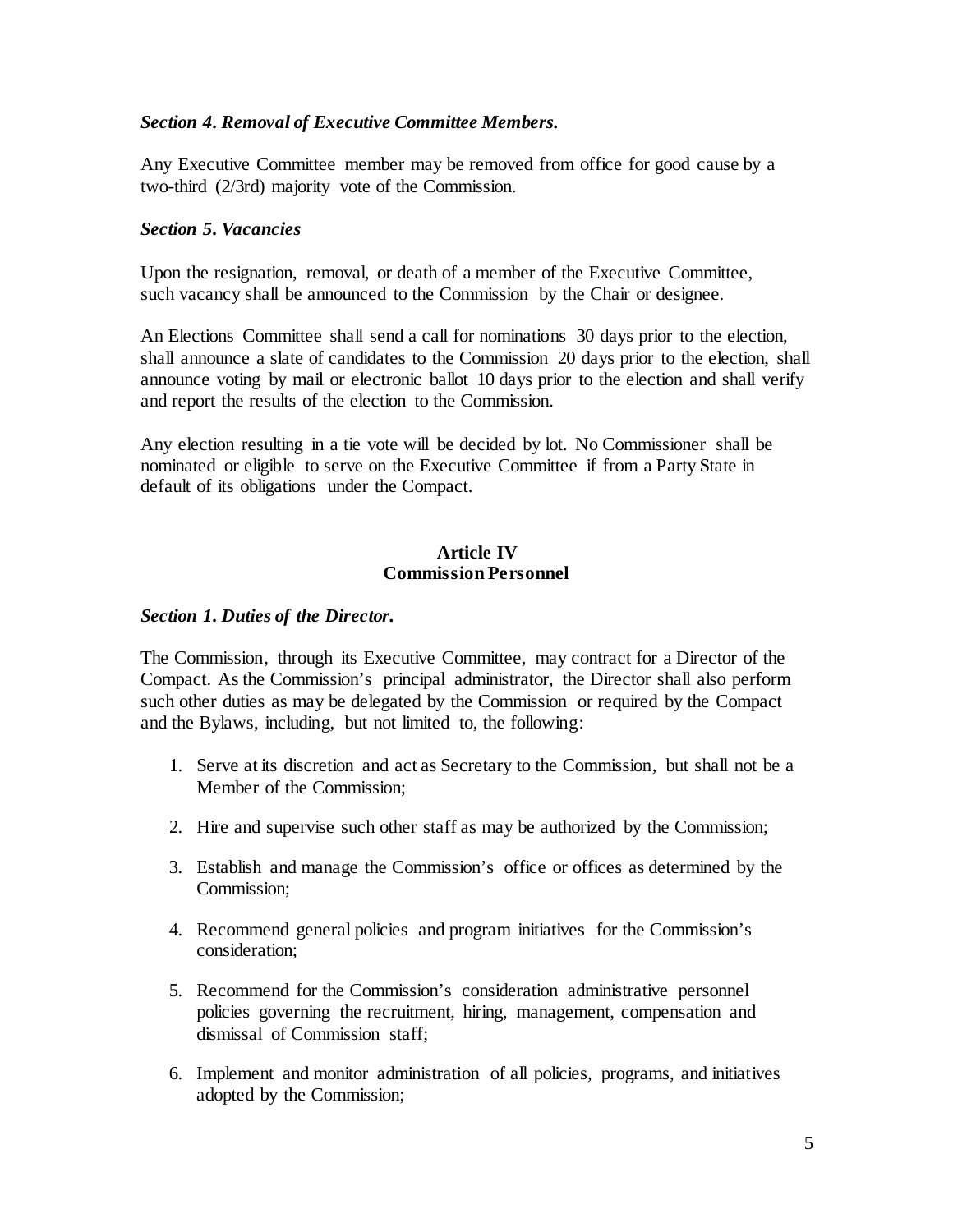- 7. Prepare draft annual budgets for the Commission's consideration;
- 8. Monitor the Commission's financial performance for compliance with approved budgets and policies, and maintain accurate records of the Commission's financial account(s);
- 9. Execute contracts on behalf of the Commission as directed;
- 10. Receive service of process on behalf of the Commission;
- 11. Prepare and disseminate all required reports and notices directed by the Commission;
- 12. Assist the members of the Executive Committee in the performance of its duties;
- 13. Speak on behalf and represent the Commission;
- 14. In collaboration with legal counsel, ensure the legal integrity of the Commission and
- 15. Report about policy, regulatory, political, legal or other developments of relevance to the Commission's operation.

# **Article V Meetings of the Commission**

#### *Section 1. Meetings and Notice.*

The Commission shall meet face-to-face at least twice a year at a time and place as determined by the Commissioners. Members may participate in meetings by telephone or other means of telecommunication. Special meetings may be scheduled at the discretion of the Chair, or shall be called upon the request of a majority of Commissioners.

All Commissioners shall be given notice of Commission meetings at least thirty (30) days prior to the scheduled date. Agendas shall be provided to all Commissioners no later than seven (7) days prior to any meeting of the Commission. If an amendment to an agenda is made after an agenda has been noticed, but forty-eight (48) hours prior to a regular meeting, or twenty-four (24) hours prior to a special meeting, then the agenda is amended upon the posting of the amended agenda.

All Commission meetings shall be open to the public, except as set forth in Commission Rules or as otherwise provided by the Compact. Prior public notice shall be as follows: publication of notice of each meeting will be posted at least seven (7) days prior to the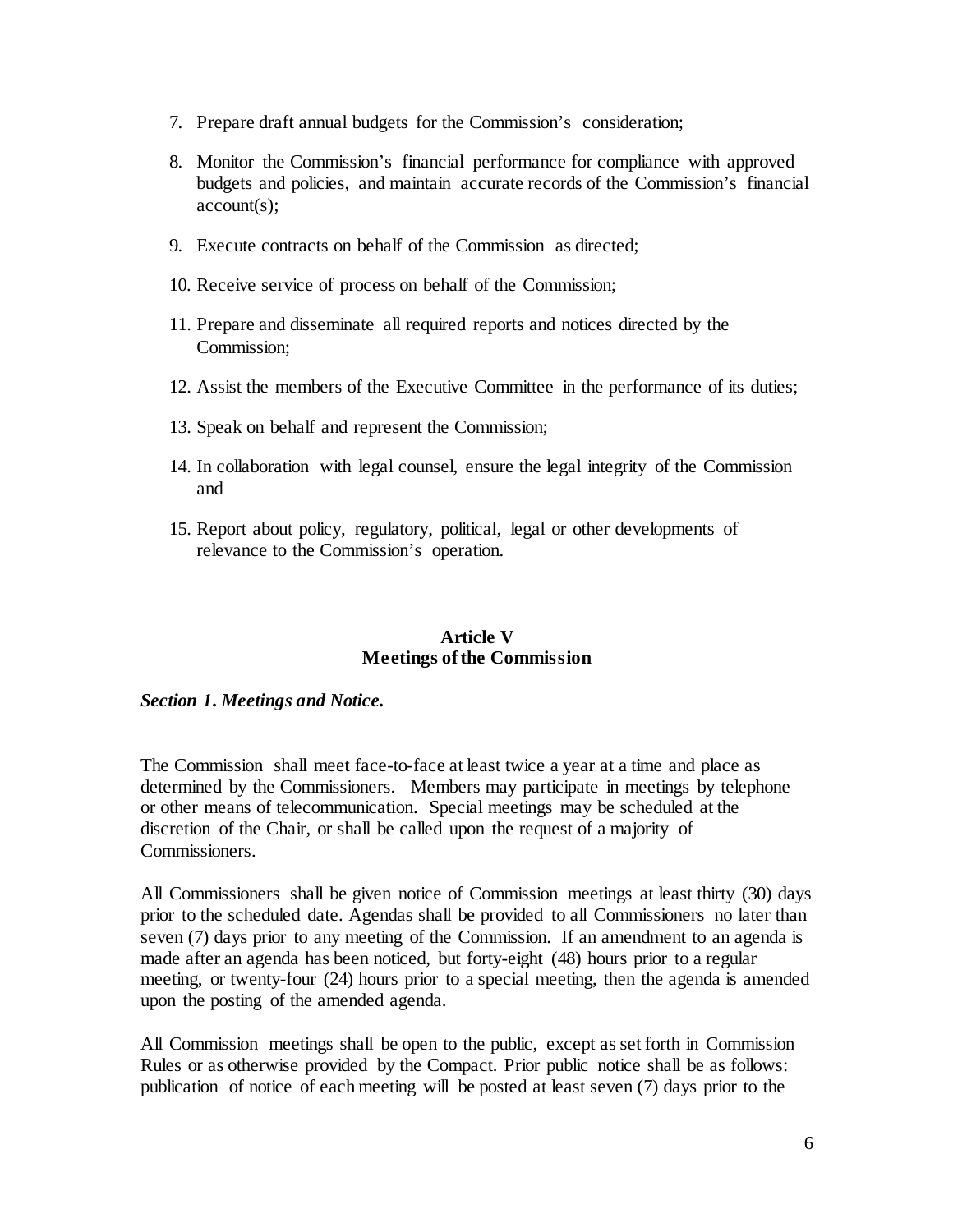meeting on the Commission's website or another website designated by the Commission and distribution by e-mail to interested parties who have requested in writing to receive such meeting notices. A meeting may be closed to the public if the Commission determines by a majority vote of the Commissioners that there exists at least one of the conditions for closing a meeting, as provided by the Compact or authorized Rules.

# *Section 2. Quorum.*

A majority of Commissioners shall constitute a quorum for the transaction of business, except as otherwise required in these Bylaws. The presence of a quorum must be established before any vote of the Commission can be taken.

# *Section 3. Voting.*

Each Party State is entitled to one vote. A Commissioner shall vote on such member's own behalf and shall not delegate the vote to another Commissioner, except as permitted by a designation allowed under Article II. Any question submitted for a vote of the Commission shall be determined by a simple majority, except as otherwise required by the Compact or the Bylaws.

#### *Section 4. Procedure.*

The rules contained in the then current edition of Robert's Rules of Order Newly Revised shall govern the parliamentary procedures of the commission and its committees in all cases not provided for in these Bylaws or in any policies and procedures or any special rules of order which are duly adopted by the Commission.

#### *Section 5. Public Participation in Meetings.*

Upon prior written request to the Commission, any person who desires to present a statement on a matter on the agenda shall be afforded an opportunity to present an oral statement to the Commission at an open meeting. The Chair may, depending on the circumstances, allow any person who desires an opportunity to present a statement on a matter that is on the agenda even in the absence of a prior written request to the Commission. The Chair may limit the time and manner of public statements at any open meeting.

#### **Article VI Committees**

#### *Section 1. Committees.*

The Commission shall establish committees, as it deems necessary, to carry out its objectives which shall include, but not be limited, to: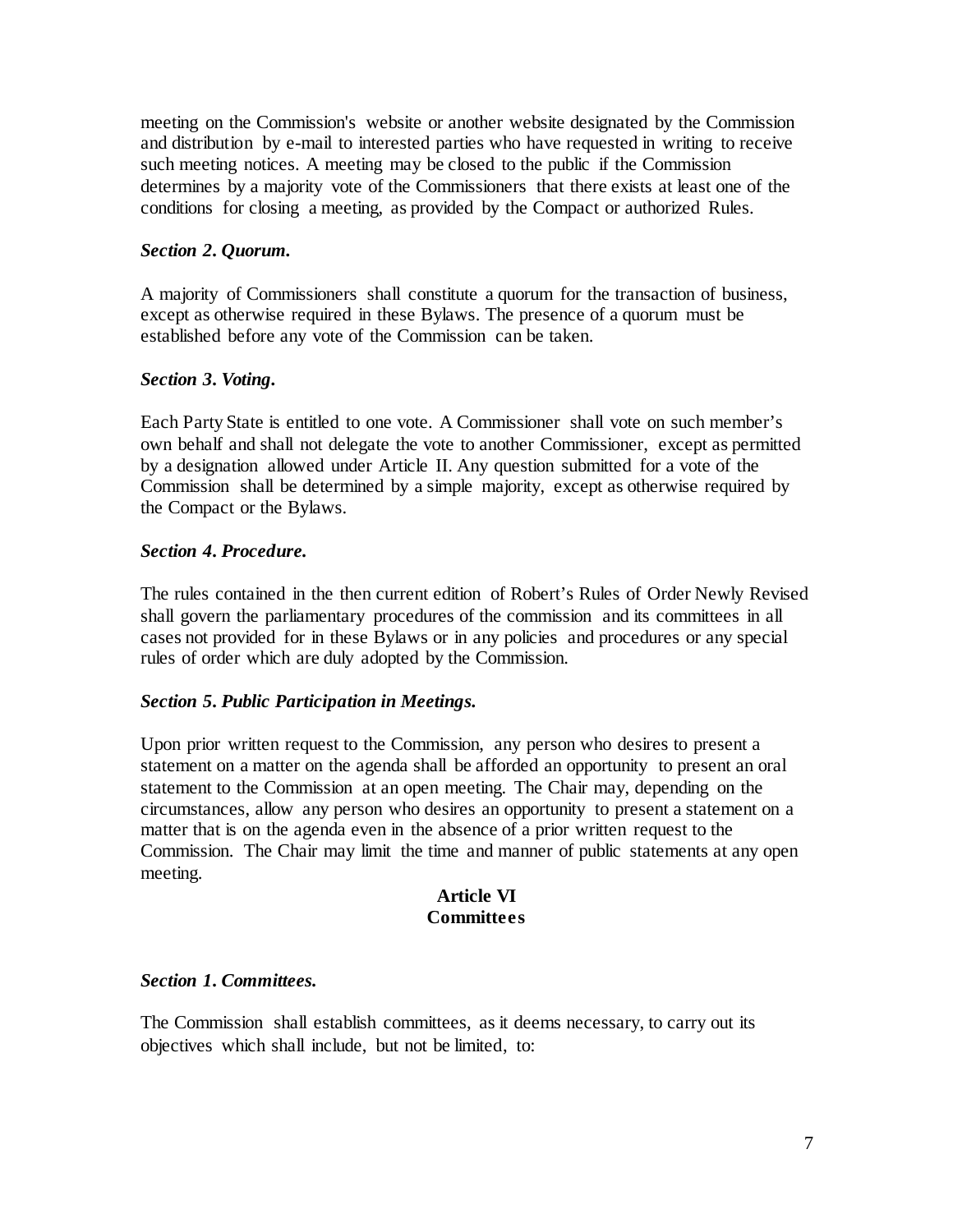#### 1. Rules Committee

A Rules Committee shall be established as a standing committee to develop uniform Compact rules for consideration by the Commission and subsequent implementation by the states and to review existing rules and recommend necessary changes to the Commission for consideration.

2. Compliance Committee

A Compliance Committee shall be established as a standing committee to monitor a Party State's compliance with the terms of the Compact and its authorized rules.

3. Elections Committee

An Election Committee shall be established as a standing committee to:

- a. Inform the Commissioners on the responsibilities of the office;
- b. Encourage participation by the Commissioners in the elections process;
- c. Announce nominations deadline and anticipated vacancies of the Executive Committee of the Commission;
- d. Communicate with incumbents to determine if they wish to run for reelection;
- e. Accept qualified nominees and prepare a slate of candidates for the election of the officers or members at large of the Executive Committee;
- f. Present a list of candidates to the Commission including the terms of office expiration dates; and
- g. Tally/verify the election results and report to the Commission.

The composition, procedures, duties, budget and tenure of all committees shall be determined through policies approved by the Commission. The Commission may dissolve any committee it determines is no longer needed.

# **Article VII Finance**

#### *Section 1. Fiscal Year.*

The Commission's fiscal year shall begin on October 1 and end on September 30. Membership fees in an amount to be determined by the Commission, are payable by October 1 of each year.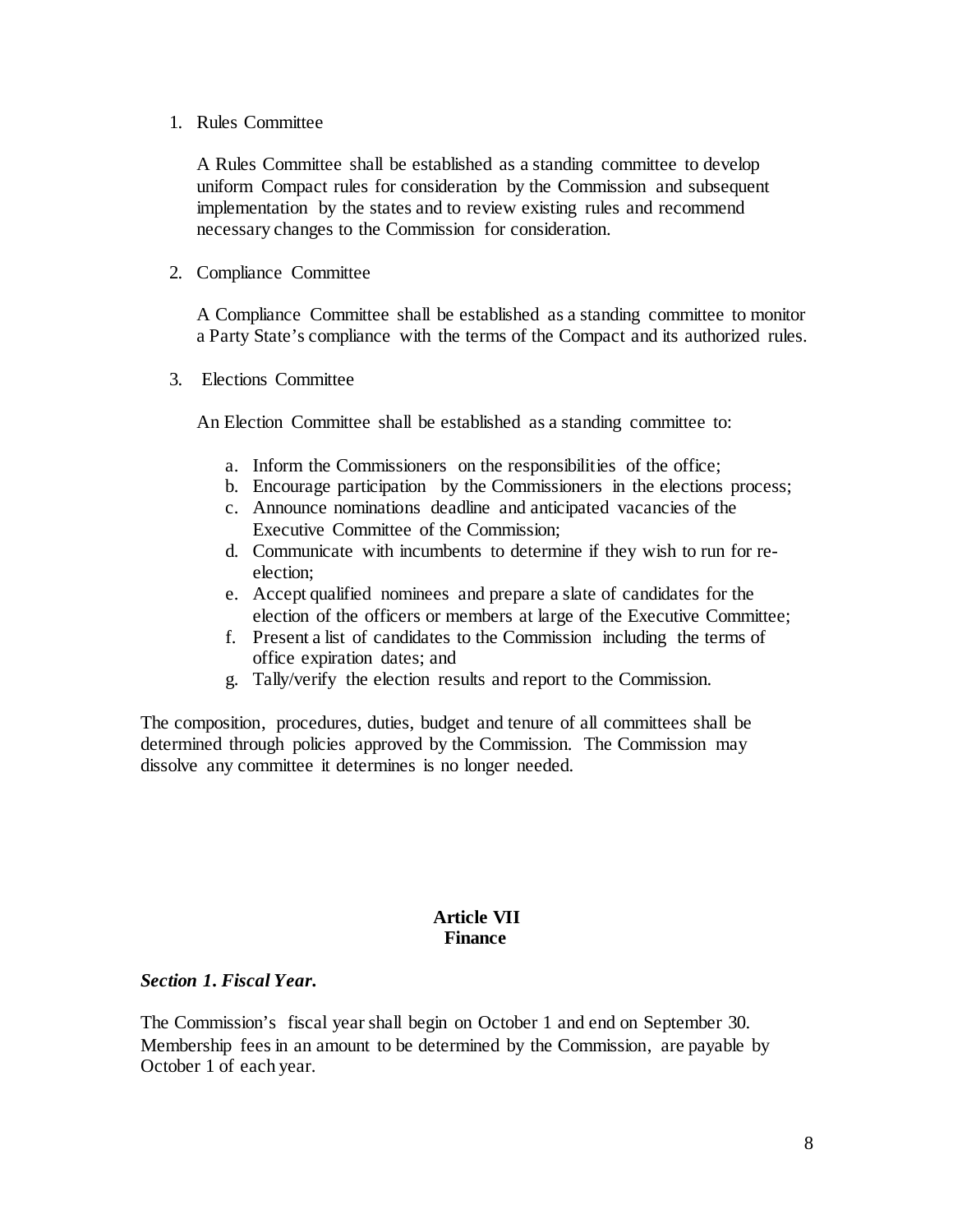#### *Section 2. Budget.*

The Commission shall operate on an annual budget cycle and shall, in any given year, adopt budgets for the following fiscal year or years as provided by the Compact.

#### *Section 3. Accounting and Audit.*

The Commission, with the assistance of the Director, shall keep accurate and timely accounts of its internal receipts and disbursements of the Commission funds. The receipts and disbursements of Commission funds are to be audited annually by an independent certified or licensed accountant. The independent audit report shall be made available to the public.

#### *Section 4. Costs and Expense Reimbursement.*

Subject to the availability of budgeted funds and unless otherwise provided by the Commission, Commissioners and Executive Committee shall be reimbursed as allowed by state policy for any actual and necessary expenses incurred pursuant to their attendance at all duly convened meetings of the Commission or its committees as provided by the Compact.

#### **Article VIII Adoption and Amendment of Bylaws**

Any Bylaw may be adopted, amended or repealed by a majority vote of the Commissioners, provided that written notice and the full text of the proposed action is provided to all Commissioners at least thirty (30) days prior to the meeting at which the action is to be considered. Failing the required notice, a two-third (2/3rd) majority vote of the Commissioners shall be required for such action.

# **Article IX Dissolution of the Commission**

The Compact shall dissolve effective upon the date of the withdrawal or the termination by default of a Party State, which reduces membership in the Compact to one Party State as provided by the Compact**.**

Upon dissolution, the Compact becomes null and void and shall be of no further force or effect, and the business and affairs of the Commission shall be concluded in an orderly manner and according to applicable law.